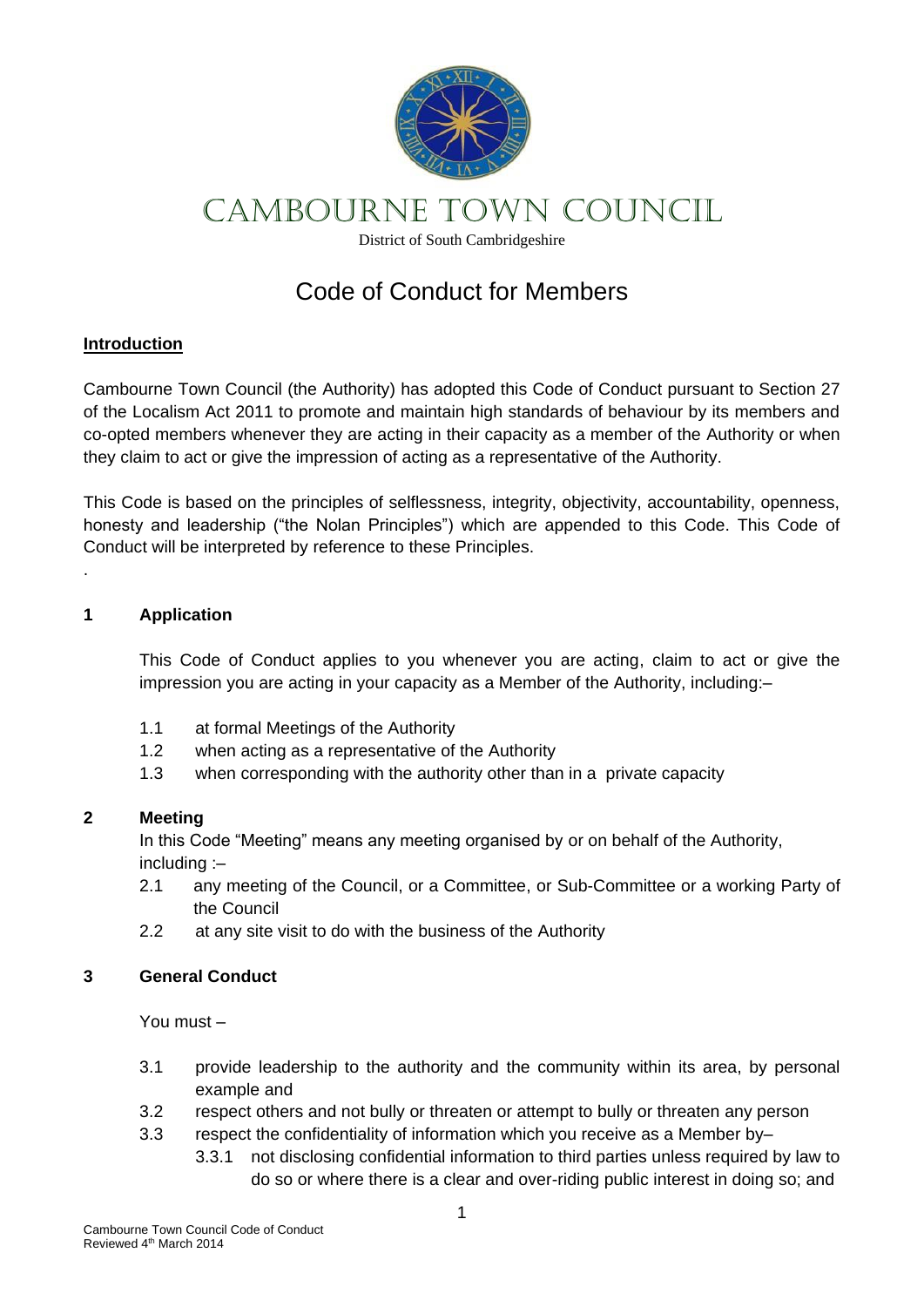- 3.3.2 not obstructing third parties' legal rights of access to information
- 3.4 not conduct yourself in a manner which is likely to bring the Authority into disrepute
- 3.5 use your position as a Member in the public interest and not for personal advantage
- 3.6 comply with the Authority's reasonable rules on the use of public resources for private and political purposes
- 3.7 exercise your own independent judgement, taking decisions for good and substantial reasons by –
	- 3.7.1 attaching appropriate weight to all relevant considerations including, where appropriate, public opinion and the views of political groups
	- 3.7.2 paying due regard to the advice of Officers
	- 3.7.3 stating the reasons for your decisions where those reasons are not otherwise apparent
- 3.8 do nothing that causes the Authority to act unlawfully.

## **4 Disclosable Pecuniary Interests**

- 4.1 You have a disclosable pecuniary interest if it is of a description specified in regulations made by the Secretary of State ( as set out in the Appendix) and either: (a) it is an interest of yours, or
	- (b) it is an interest of:
		- (i) your spouse or civil partner; or
		- (ii) a person with whom you are living as husband and wife; or
		- (iii) a person with whom you are living as if you were civil partners;

and you are aware that other person has the interest.

4.2 You must -

4.2.1 comply with the statutory requirements to register, disclose and withdraw from participating in respect of any matter in which you have a disclosable pecuniary interest 4.2.2 ensure that your register of interests is kept up to date and notify the Monitoring Officer in writing within 28 days of becoming aware of any change in respect of your disclosable pecuniary interests

4.2.3 make a verbal declaration of the existence and nature of any disclosable pecuniary interest at any meeting at which you are present at which an item of business which affects or relates to the subject matter of that interest is under consideration, at or before the consideration of the item of business or as soon as the interest becomes apparent

4.2.4 Where you have a disclosable pecuniary interest, whether the interest is registered or not, you must not (unless you have obtained a dispensation from the Authority's Monitoring Officer) –

- (i) participate, or participate further, in any discussion of the matter at the meeting; or
- *(ii)* remain in the meeting room whilst the matter is being debated or participate in any vote taken on the matter at the meeting*.*

## **5 Other Interests**

5.1 In addition to the requirements of Paragraph 4, if you attend a meeting at which any item of business is to be considered and you are aware that you have a "nondisclosable pecuniary interest or non-pecuniary interest" in that item, you must make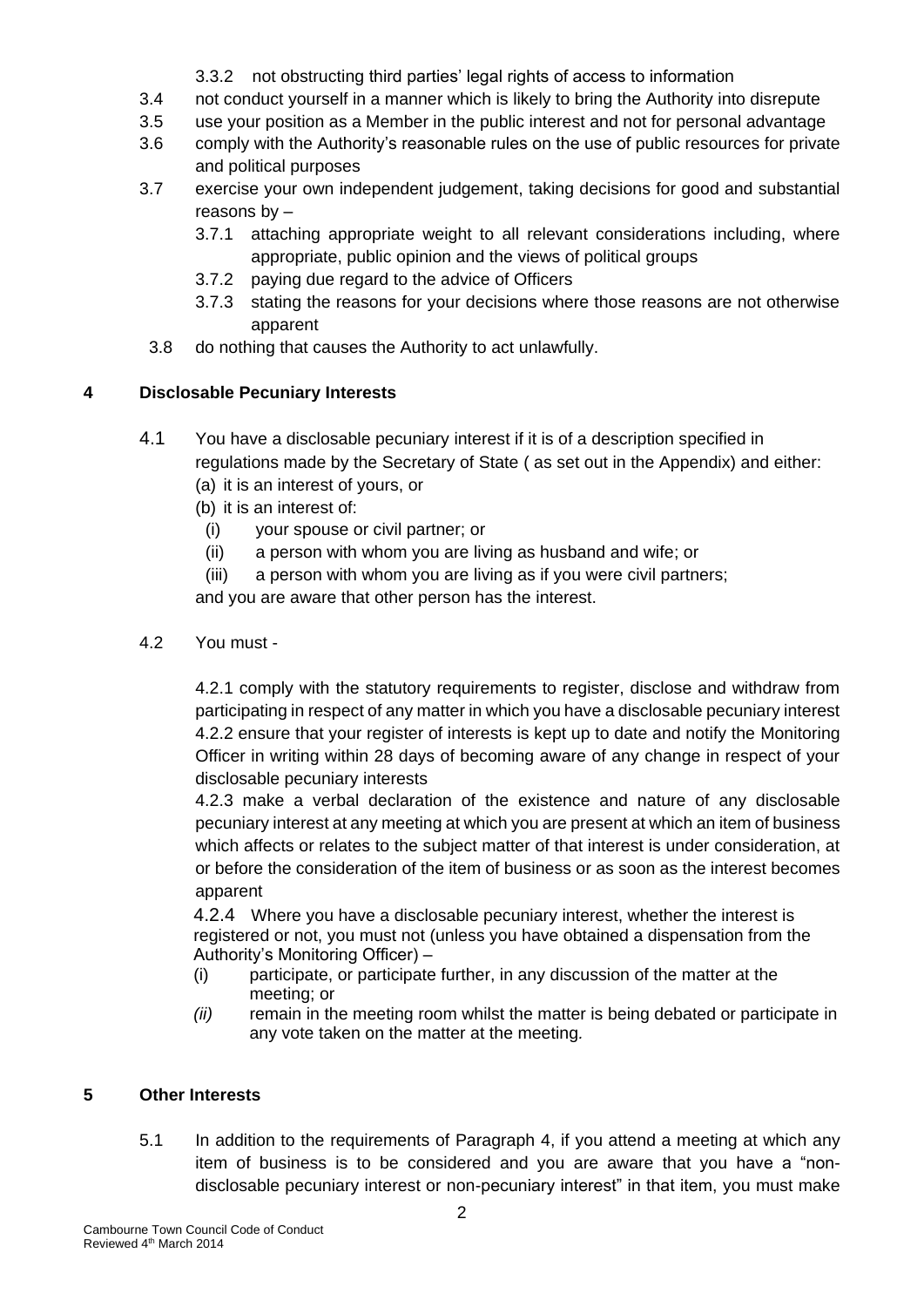verbal declaration of the existence and nature of that interest at or before the consideration of the item of business or as soon as the interest becomes apparent

5.2 You have a "non-disclosable pecuniary interest or non-pecuniary interest" in an item of business of your authority where – 5.2.1 a decision in relation to that business might reasonably be regarded as affecting the well-being or financial standing of you or a member of your family or a person with whom you have a close association to a greater extent than it would affect the majority of the Council Tax payers, ratepayers or inhabitants of the Town area for which you have been elected or otherwise of the authority's administrative area, or 5.2.2 it relates to or is likely to affect any of the interests listed in the Table in the Appendix to this Code, but in respect of a member of your family (other than a "relevant person") or a person with whom you have a close association

and that interest is not a disclosable pecuniary interest.

#### **6 Gifts and Hospitality**

- 6.1 You must, within 28 days of receipt, notify the Town Clerk in writing of any gift, benefit or hospitality with a value in excess of £50 which you have accepted as a Member from any person or body other than the authority.
- 6.2 The Town Clerk will place your notification on a public register of gifts and hospitality.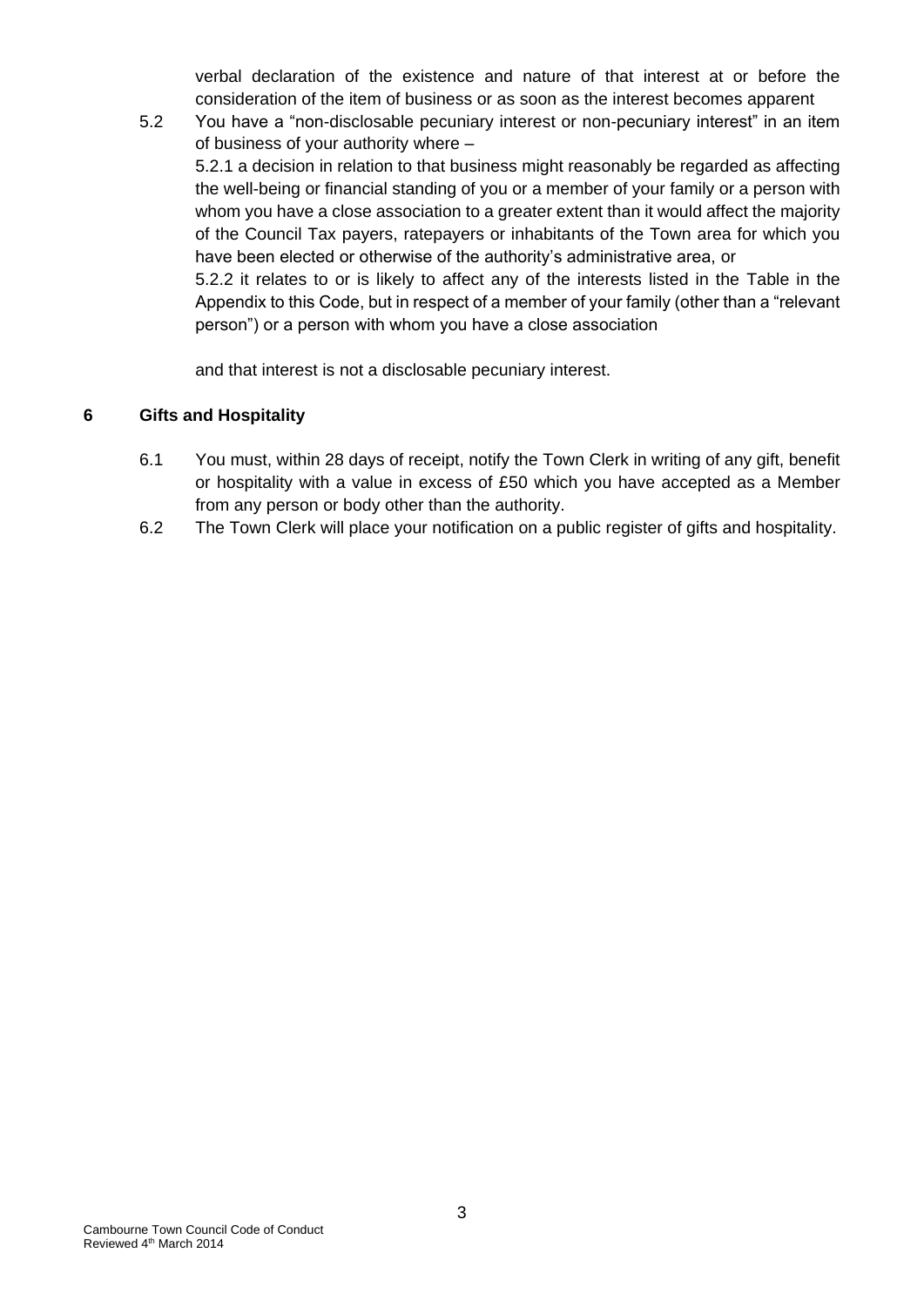## **Appendix 1**

## Disclosable Pecuniary Interests

The duties to register, disclose and not to participate in respect of any matter in which a member has a Disclosable Pecuniary Interest are set out in Chapter 7 of the Localism Act 2011.

Disclosable pecuniary interests are defined in the Relevant Authorities (Disclosable Pecuniary Interests) Regulations 2012 as follows –

| Interest                                             | Prescribed description                                                                                                                                                                                                                                                                                                                                                                                                                        |
|------------------------------------------------------|-----------------------------------------------------------------------------------------------------------------------------------------------------------------------------------------------------------------------------------------------------------------------------------------------------------------------------------------------------------------------------------------------------------------------------------------------|
| Employment, office, trade, profession or<br>vacation | Any employment, office, trade, profession or vocation<br>carried on for profit or gain.                                                                                                                                                                                                                                                                                                                                                       |
| Sponsorship                                          | Any payment or provision of any other financial benefit<br>(other than from the relevant authority) made or<br>provided within the relevant period in respect of any<br>expenses incurred by M in carrying out duties as a<br>member, or towards the election expenses of M.<br>This includes any payment or financial benefit from a<br>trade union within the meaning of the Trade Union and<br>Labour Relations (Consolidation) Act 1992). |
| Contracts                                            | Any contract which is made between the relevant<br>person (or a body in which the relevant person has a<br>beneficial interest) and the relevant authority-<br>(a) under which goods or services are to be provided<br>or works are to be executed; and<br>(b) which has not been fully discharged.                                                                                                                                           |
| Land                                                 | Any beneficial interest in land which is within the area<br>of the relevant authority.                                                                                                                                                                                                                                                                                                                                                        |
| Licences                                             | Any licence (alone or jointly with others) to occupy<br>land in the area of the relevant authority for a month or<br>longer.                                                                                                                                                                                                                                                                                                                  |
| Corporate tenancies                                  | Any tenancy where (to M's knowledge)-<br>(a) the landlord is the relevant authority; and<br>(b) the tenant is a body in which the relevant person<br>has a beneficial interest.                                                                                                                                                                                                                                                               |
| <b>Securities</b>                                    | Any beneficial interest in securities of a body where-<br>(a) that body (to M's knowledge) has a place of<br>business or land in the area of the relevant authority;<br>and<br>(b) either-                                                                                                                                                                                                                                                    |
|                                                      | (i) the total nominal value of the securities exceeds<br>£25,000 or one hundredth of the total issued share<br>capital of that body; or                                                                                                                                                                                                                                                                                                       |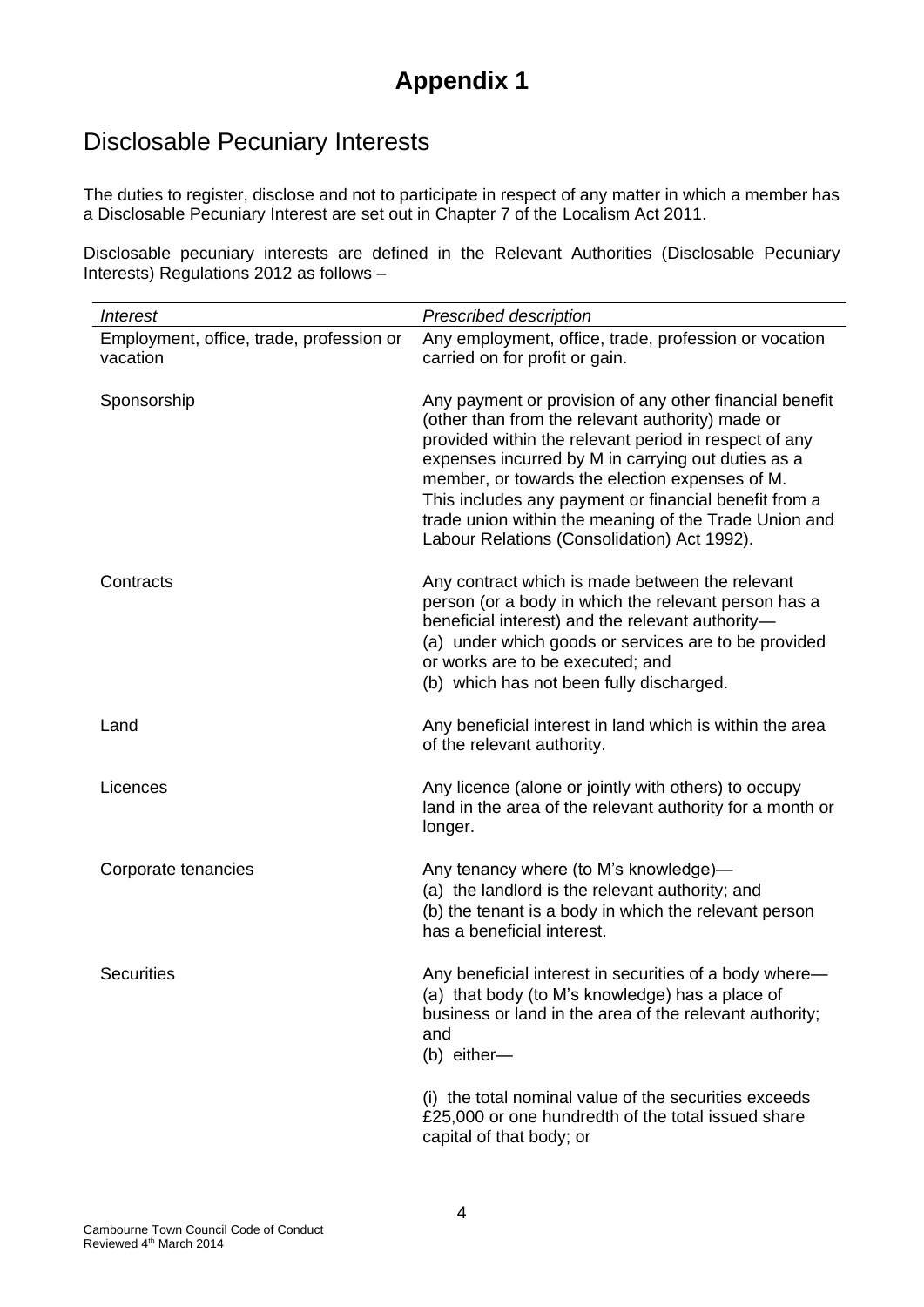(ii) if the share capital of that body is of more than one class, the total nominal value of the shares of any one class in which the relevant person has a beneficial interest exceeds one hundredth of the total issued share capital of that class.

For this purpose –

"the Act" means the Localism Act 2011;

"body in which the relevant person has a beneficial interest" means a firm in which the relevant person is a partner or a body corporate of which the relevant person is a director, or in the securities of which the relevant person has a beneficial interest;

"director" includes a member of the committee of management of an industrial and provident society;

"land" excludes an easement, servitude, interest or right in or over land which does not carry with it a right for the relevant person (alone or jointly with another) to occupy the land or to receive income;

"M" means a member of a relevant authority;

"member" includes a co-opted member;

"relevant authority" means the authority of which M is a member;

"relevant period" means the period of 12 months ending with the day on which M gives a notification for the purposes of section 30(1) or 31(7), as the case may be, of the Act;

"relevant person" means M or any other person referred to in section 30(3)(b) of the Act;

"securities" means shares, debentures, debenture stock, loan stock, bonds, units of a collective investment scheme within the meaning of the Financial Services and Markets Act 2000 and other securities of any description, other than money deposited with a building society.